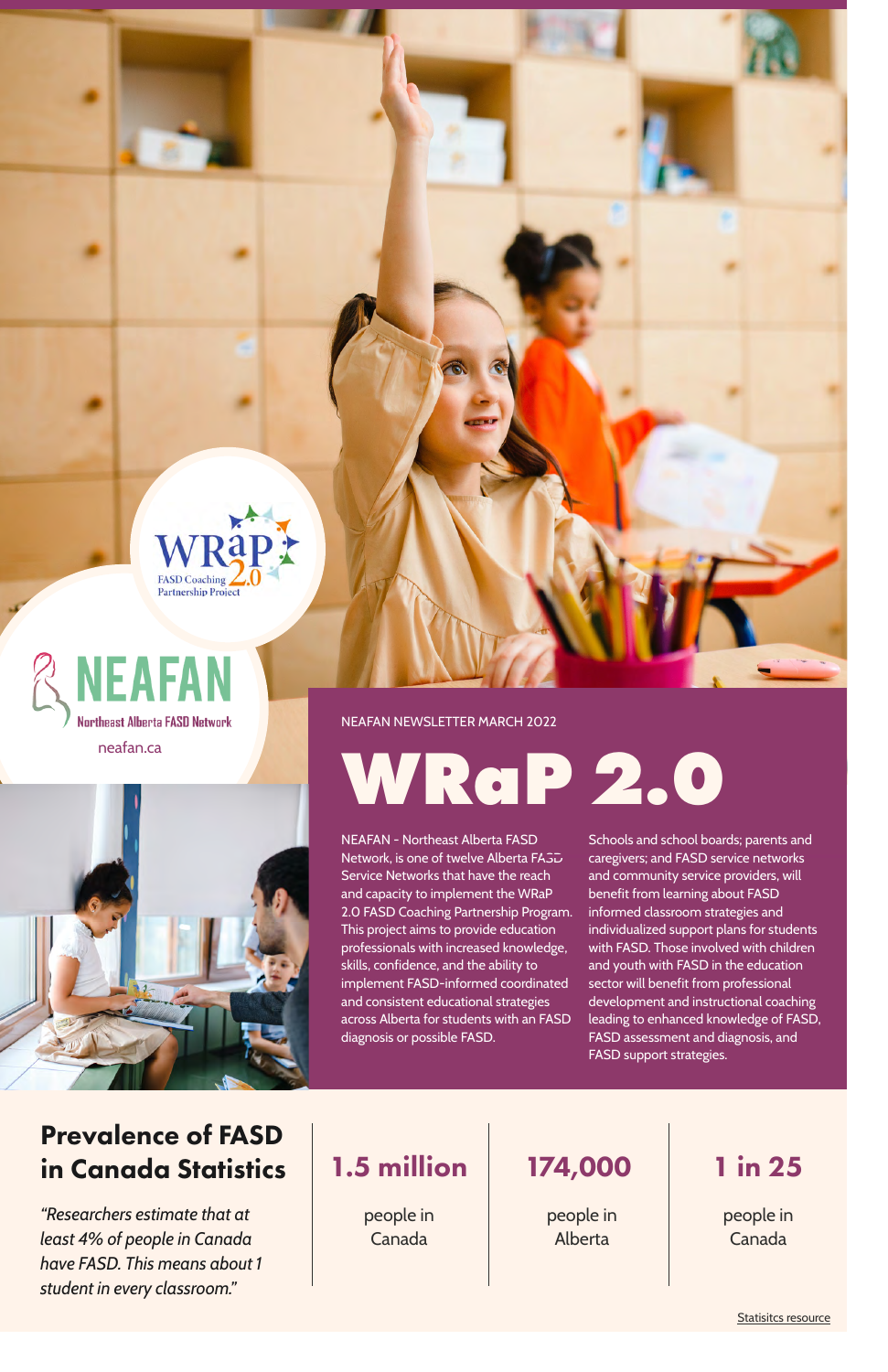

#### Foundations in FASD

### Teaching **Strategies**

A key to supporting students with Fetal Alcohol Syndrome Disorder (FASD) is having a good understanding of FASD and how individuals with FASD are impacted. Foundations of FASD provides an explanation of FASD, its impact on the brain as well as explores behavioural patterns in students with FASD. Strategies for designing classroom instruction and routines to support students with FASD are also highlighted. Supporting Students with Fetal Alcohol Spectrum Disorders FASD provides clear explanations of how prenatal alcohol exposure affects brain development. It explores the difference between brain structure and brain function and provides educators with strategies for becoming active problem solvers. Additionally, it explores behavioural patterns and how prenatal exposure to alcohol impacts the brain's ability to regulate mood, emotion, and reactions to stress.

> *"WRaP2.0 Teaching Strategies support students with FASD to succeed in the school*  [LEARN MORE](https://wrap2fasd.org/resources/foundations-in-fasd/) **Age (CARN MORE** )

Self-regulation is the ability to regulate your thoughts, feelings, and behaviours in response to your environment. Selfregulation is important in our daily lives, but individuals with FASD often experience challenges with self-regulation. The concept of self-regulation and how it relates to individuals with FASD is explained in a presentation that also provide examples of strategies to improve self-regulation.

*"The current best estimate for the prevalence of FASD in the general Canadian population is 4%."*

#### [LEARN MORE](https://wrap2fasd.org/resources/teaching-strategies/)





FASD is a prevalent disorder, vastly outnumbering other common developmental disabilities; however, FASD comes with relatively little public recognition or understanding. Recent research points to a much higher rate of FASD than was initially estimated, and with improved methods of detection, these numbers continue to rise. Although FASD prevalence rates vary widely across countries and populations, and are considered to be conservative, the current best estimate in the general Canadian population is 4%.

There are significantly higher rates in special groups, such as those involved in the child welfare and justice systems. FASD prevalence research is important not only for understanding the scale of the issue in our communities, but also for making decisions about funding and resource allocation, and for monitoring the effectiveness of prevention efforts. As well, with improved knowledge about special populations that may be at a particularly high risk for PAE or FASD, intervention efforts may be targeted to reduce the number of new cases of FASD and to support healthy outcomes for individuals and families who are already affected.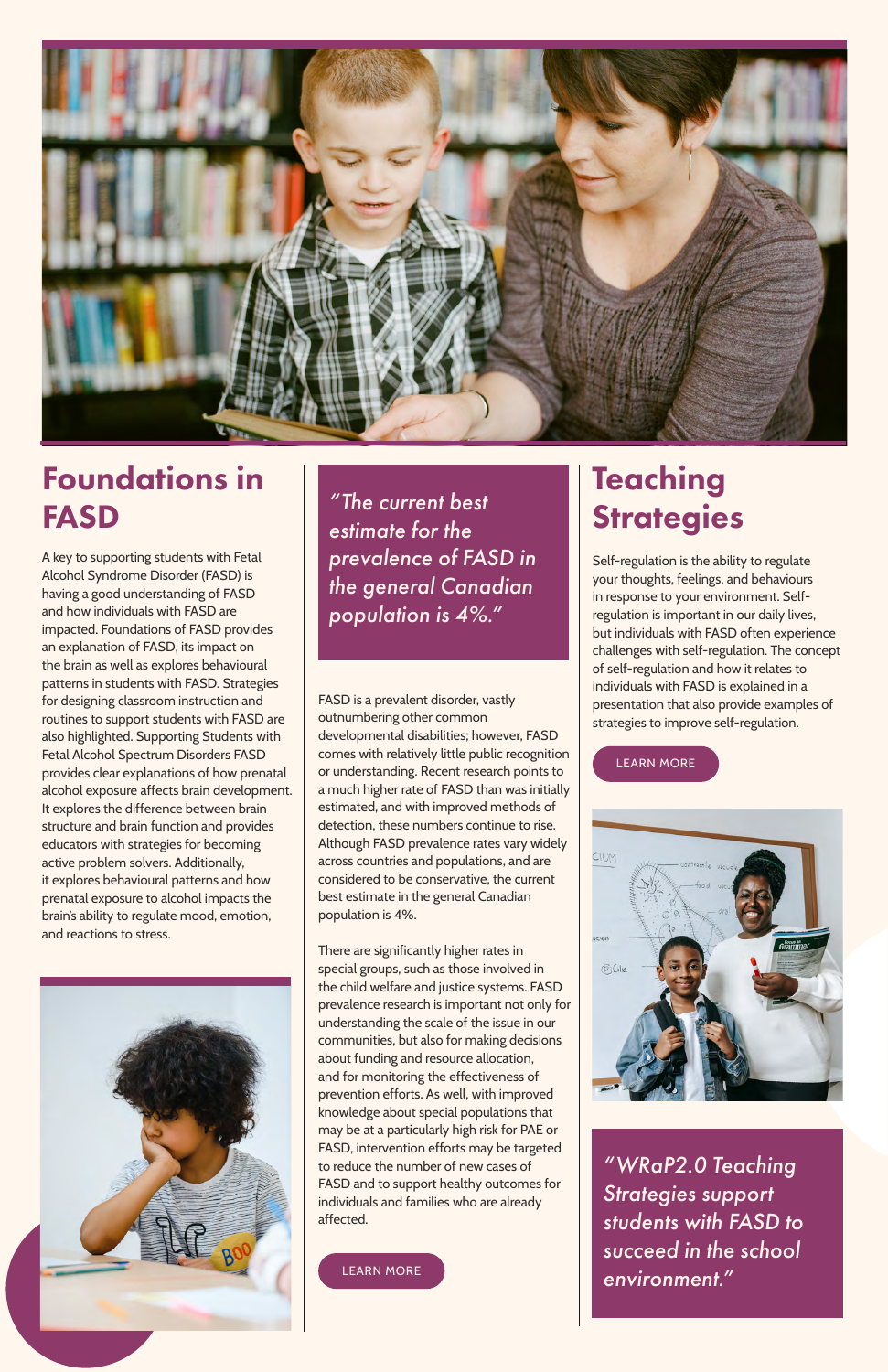FASD is a spectrum in which individuals are affected differently and consequently there will be a range of responses to transitions. Transition planning can help to minimize difficulties. Transition planning involves understanding an individual's strengths, needs, and goals. WRaP 2.0 School to Adult Transitions resources provide an overview of the challenges and strategies for support to improve the experience of students with Fetal Alcohol Spectrum Disorder transitioning from school into adulthood.

### School to Adult **Transitions**

School to Adult Transitions resources provide an overview of the challenges and strategies for support to improve the experience of students with Fetal Alcohol Spectrum Disorder transitioning from school into adulthood.

### Classroom **Strategies**

The purpose of these resources is to give school staff ideas for classroom strategies and accommodations for students with FASD. Many students with FASD require a specialized approach in different areas of their educational programming. Some students may show characteristics of FASD, but do not have a diagnosis.

Classroom strategies may be beneficial to organizing and supporting learning for all these students. Teachers can adapt these strategies to best meet the individual needs of their students. Using a flexible, thoughtful approach, and maintaining an accepting and supportive attitude, are key to effective programming for these students.

Students diagnosed with FASD in the public educational system are typically difficult to manage and most are placed in behavioural programs. Offering individualized and customized education, along with counseling and life support has proven to be effective.

*"Effectively educating children with FASD is critical to get right if positive educational outcomes are to be realized."*



*"FASD youth in the transition to adulthood require a support network that has regular involvement with the young adult."*

#### [LEARN MORE](https://wrap2fasd.org/resources/strategies-in-the-classroom/)

[LEARN MORE](https://wrap2fasd.org/resources/school-to-adulthood-transitions/)





Key elements required to support youth in the transition to adulthood include: a support network that has regular involvement with the young adult; Advocacy Casework, a stable source of income for the young adult, residential support, mechanisms to respond to crises; supported employment or alternative and supports related to community access and awareness.